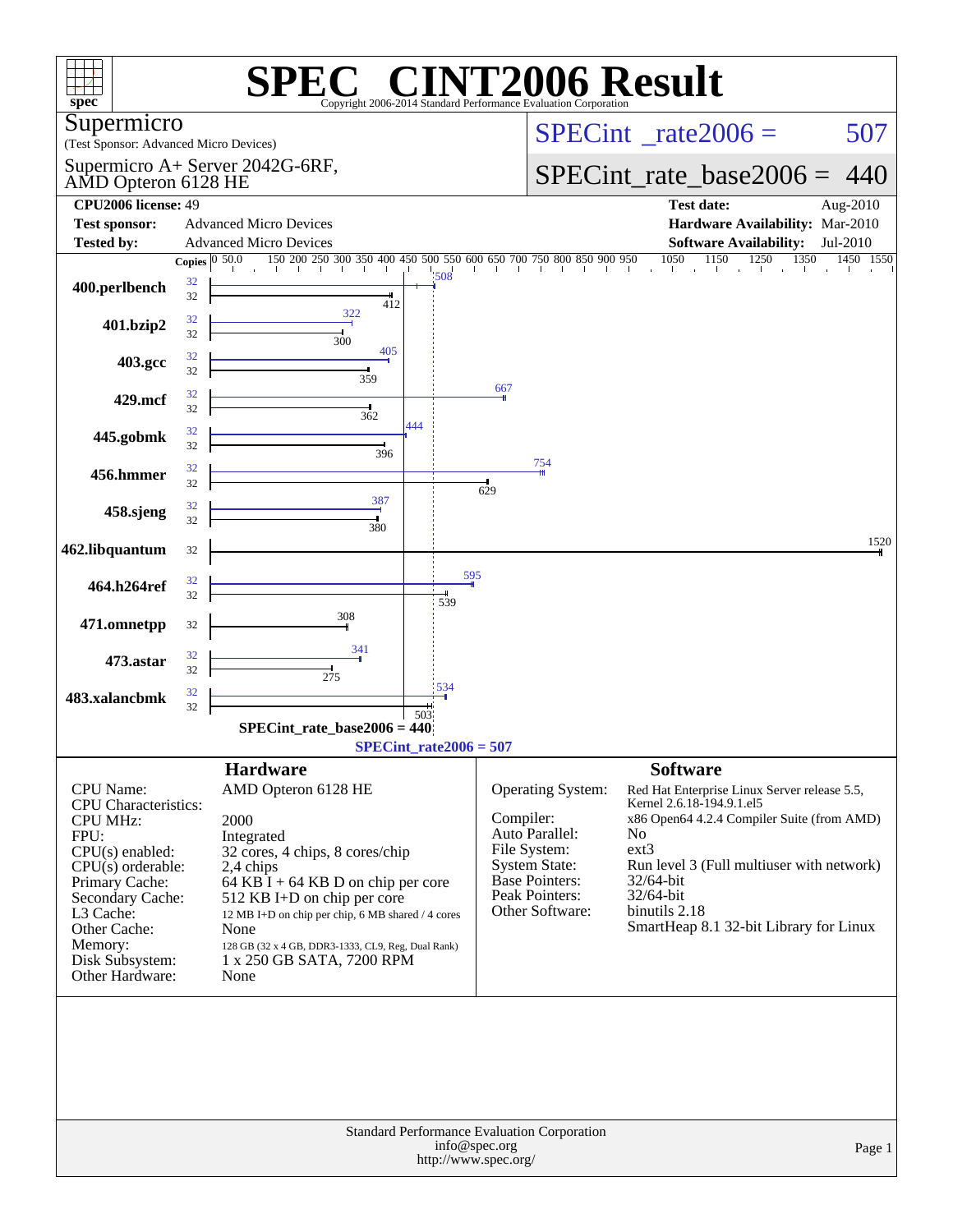

#### Supermicro

(Test Sponsor: Advanced Micro Devices)

Supermicro A+ Server 2042G-6RF,

AMD Opteron 6128 HE

SPECint rate $2006 = 507$ 

### [SPECint\\_rate\\_base2006 =](http://www.spec.org/auto/cpu2006/Docs/result-fields.html#SPECintratebase2006) 440

**[CPU2006 license:](http://www.spec.org/auto/cpu2006/Docs/result-fields.html#CPU2006license)** 49 **[Test date:](http://www.spec.org/auto/cpu2006/Docs/result-fields.html#Testdate)** Aug-2010 **[Test sponsor:](http://www.spec.org/auto/cpu2006/Docs/result-fields.html#Testsponsor)** Advanced Micro Devices **[Hardware Availability:](http://www.spec.org/auto/cpu2006/Docs/result-fields.html#HardwareAvailability)** Mar-2010 **[Tested by:](http://www.spec.org/auto/cpu2006/Docs/result-fields.html#Testedby)** Advanced Micro Devices **[Software Availability:](http://www.spec.org/auto/cpu2006/Docs/result-fields.html#SoftwareAvailability)** Jul-2010

#### **[Results Table](http://www.spec.org/auto/cpu2006/Docs/result-fields.html#ResultsTable)**

|                                                                                                          | <b>Base</b>   |                |       |                |       |                |            | <b>Peak</b>   |                |              |                |              |                |              |
|----------------------------------------------------------------------------------------------------------|---------------|----------------|-------|----------------|-------|----------------|------------|---------------|----------------|--------------|----------------|--------------|----------------|--------------|
| <b>Benchmark</b>                                                                                         | <b>Copies</b> | <b>Seconds</b> | Ratio | <b>Seconds</b> | Ratio | <b>Seconds</b> | Ratio      | <b>Copies</b> | <b>Seconds</b> | <b>Ratio</b> | <b>Seconds</b> | <b>Ratio</b> | <b>Seconds</b> | <b>Ratio</b> |
| 400.perlbench                                                                                            | 32            | 766            | 408   | 759            | 412   | 757            | 413        | 32            | 667            | 469          | 613            | 510          | 615            | 508          |
| 401.bzip2                                                                                                | 32            | 1036           | 298   | 1026           | 301   | 1029           | 300        | 32            | 960            | 322          | 963            | 321          | 960            | 322          |
| $403.\mathrm{gcc}$                                                                                       | 32            | 723            | 357   | 715            | 360I  | 717            | 359        | 32            | 638            | 404          | 637            | 405          | 636            | 405          |
| $429$ .mcf                                                                                               | 32            | 807            | 362   | 809            | 361   | 803            | 363        | 32            | 439            | 665          | 438            | 667          | 435            | 670          |
| $445$ .gobmk                                                                                             | 32            | 851            | 395   | 848            | 396I  | 849            | 396        | 32            | 757            | 443          | 756            | 444          | 756            | 444          |
| 456.hmmer                                                                                                | 32            | 476            | 628   | 474            | 630l  | 474            | 629        | 32            | 399            | 748          | 396            | 754          | 394            | 758          |
| $458$ .sjeng                                                                                             | 32            | 1018           | 380   | 1024           | 378   | 1019           | <b>380</b> | 32            | 1003           | 386          | 1001           | 387          | 1000           | 387          |
| 462.libquantum                                                                                           | 32            | 435            | 1520  | 435            | 1520  | 436            | 1520       | 32            | 435            | 1520         | 435            | 1520         | 436            | 1520         |
| 464.h264ref                                                                                              | 32            | 1325           | 535   | 1315           | 539   | 1315           | 539        | 32            | 1196           | 592          | 1186           | 597          | 1190           | 595          |
| 471.omnetpp                                                                                              | 32            | 641            | 312   | 648            | 308   | 650            | 307        | 32            | 641            | 312          | 648            | 308          | 650            | 307          |
| $473$ . astar                                                                                            | 32            | 817            | 275   | 816            | 275   | 814            | 276        | 32            | 663            | 339          | 658            | 341          | 659            | <u>341</u>   |
| 483.xalancbmk                                                                                            | 32            | 448            | 492   | 439            | 503   | 439            | 503        | 32            | 414            | 534          | 412            | 536          | 415            | 532          |
| Results appear in the order in which they were run. Bold underlined text indicates a median measurement. |               |                |       |                |       |                |            |               |                |              |                |              |                |              |

#### **[Submit Notes](http://www.spec.org/auto/cpu2006/Docs/result-fields.html#SubmitNotes)**

The config file option 'submit' was used. 'numactl' was used to bind copies to the cores. See the configuration file for details.

#### **[Operating System Notes](http://www.spec.org/auto/cpu2006/Docs/result-fields.html#OperatingSystemNotes)**

'ulimit -s unlimited' was used to set environment stack size 'ulimit -l 2097152' was used to set environment locked pages in memory limit

Set vm/nr\_hugepages=28672 in /etc/sysctl.conf mount -t hugetlbfs nodev /mnt/hugepages

#### **[General Notes](http://www.spec.org/auto/cpu2006/Docs/result-fields.html#GeneralNotes)**

Environment variables set by runspec before the start of the run: HUGETLB\_LIMIT = "896" LD\_LIBRARY\_PATH = "/root/work/cpu2006/amd1002mc-rate-libs-revC/64:/root/work/cpu2006/amd1002mc-rate-libs-revC/32"

The x86 Open64 Compiler Suite is only available from (and supported by) AMD at <http://developer.amd.com/cpu/open64>

#### **[Base Compiler Invocation](http://www.spec.org/auto/cpu2006/Docs/result-fields.html#BaseCompilerInvocation)**

[C benchmarks](http://www.spec.org/auto/cpu2006/Docs/result-fields.html#Cbenchmarks): [opencc](http://www.spec.org/cpu2006/results/res2010q3/cpu2006-20100816-12946.flags.html#user_CCbase_Fopencc)

Continued on next page

Standard Performance Evaluation Corporation [info@spec.org](mailto:info@spec.org) <http://www.spec.org/>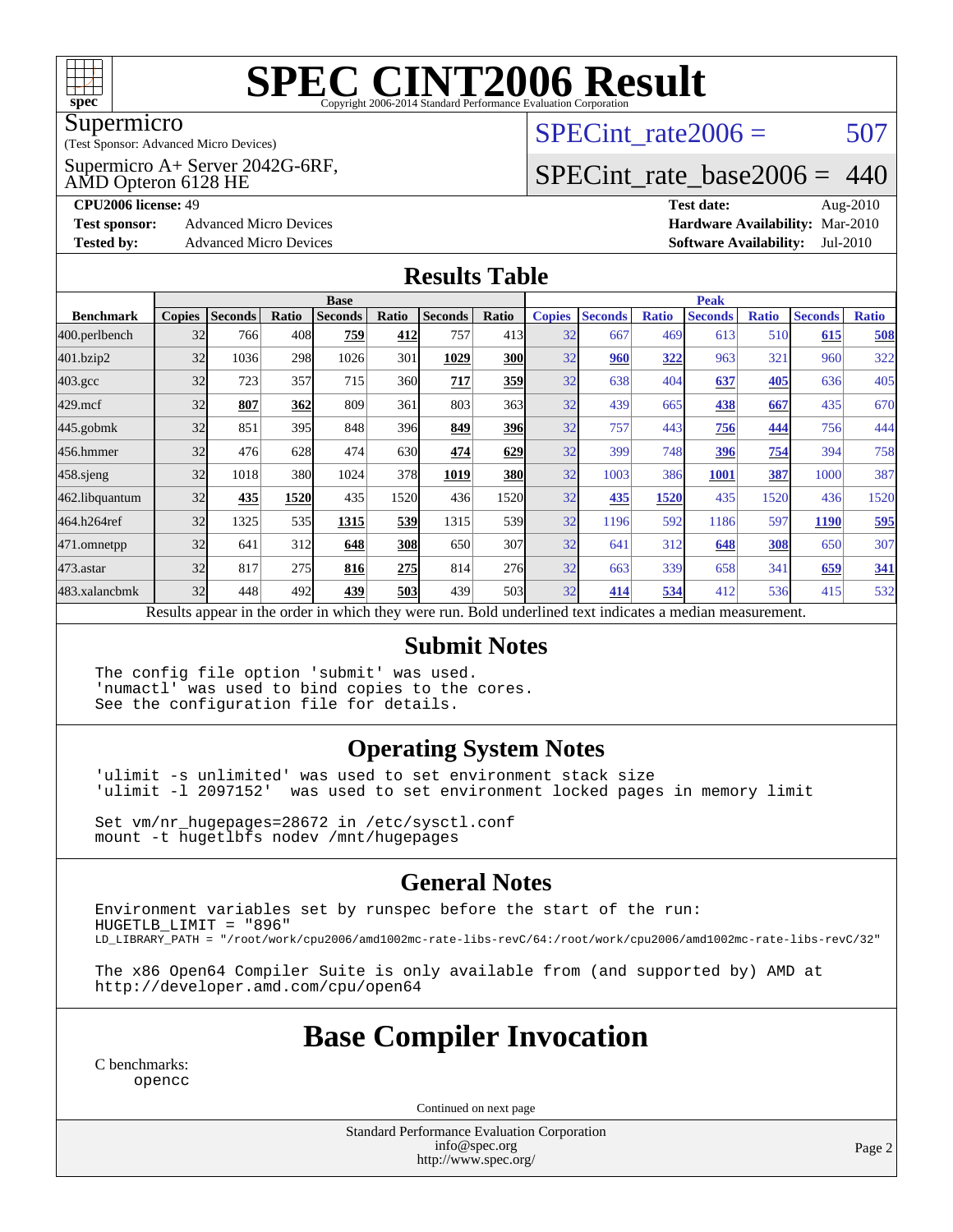

#### Supermicro

(Test Sponsor: Advanced Micro Devices)

Supermicro A+ Server 2042G-6RF,

SPECint rate $2006 = 507$ 

SPECint rate base2006 =  $440$ 

AMD Opteron 6128 HE

**[Tested by:](http://www.spec.org/auto/cpu2006/Docs/result-fields.html#Testedby)** Advanced Micro Devices **[Software Availability:](http://www.spec.org/auto/cpu2006/Docs/result-fields.html#SoftwareAvailability)** Jul-2010

**[CPU2006 license:](http://www.spec.org/auto/cpu2006/Docs/result-fields.html#CPU2006license)** 49 **[Test date:](http://www.spec.org/auto/cpu2006/Docs/result-fields.html#Testdate)** Aug-2010 **[Test sponsor:](http://www.spec.org/auto/cpu2006/Docs/result-fields.html#Testsponsor)** Advanced Micro Devices **Advanced Micro Devices [Hardware Availability:](http://www.spec.org/auto/cpu2006/Docs/result-fields.html#HardwareAvailability)** Mar-2010

## **[Base Compiler Invocation \(Continued\)](http://www.spec.org/auto/cpu2006/Docs/result-fields.html#BaseCompilerInvocation)**

[C++ benchmarks:](http://www.spec.org/auto/cpu2006/Docs/result-fields.html#CXXbenchmarks) [openCC](http://www.spec.org/cpu2006/results/res2010q3/cpu2006-20100816-12946.flags.html#user_CXXbase_FopenCC)

### **[Base Portability Flags](http://www.spec.org/auto/cpu2006/Docs/result-fields.html#BasePortabilityFlags)**

 400.perlbench: [-DSPEC\\_CPU\\_LP64](http://www.spec.org/cpu2006/results/res2010q3/cpu2006-20100816-12946.flags.html#b400.perlbench_basePORTABILITY_DSPEC_CPU_LP64) [-DSPEC\\_CPU\\_LINUX\\_X64](http://www.spec.org/cpu2006/results/res2010q3/cpu2006-20100816-12946.flags.html#b400.perlbench_baseCPORTABILITY_DSPEC_CPU_LINUX_X64) 401.bzip2: [-DSPEC\\_CPU\\_LP64](http://www.spec.org/cpu2006/results/res2010q3/cpu2006-20100816-12946.flags.html#suite_basePORTABILITY401_bzip2_DSPEC_CPU_LP64) 403.gcc: [-DSPEC\\_CPU\\_LP64](http://www.spec.org/cpu2006/results/res2010q3/cpu2006-20100816-12946.flags.html#suite_basePORTABILITY403_gcc_DSPEC_CPU_LP64) 429.mcf: [-DSPEC\\_CPU\\_LP64](http://www.spec.org/cpu2006/results/res2010q3/cpu2006-20100816-12946.flags.html#suite_basePORTABILITY429_mcf_DSPEC_CPU_LP64) 445.gobmk: [-DSPEC\\_CPU\\_LP64](http://www.spec.org/cpu2006/results/res2010q3/cpu2006-20100816-12946.flags.html#suite_basePORTABILITY445_gobmk_DSPEC_CPU_LP64) 456.hmmer: [-DSPEC\\_CPU\\_LP64](http://www.spec.org/cpu2006/results/res2010q3/cpu2006-20100816-12946.flags.html#suite_basePORTABILITY456_hmmer_DSPEC_CPU_LP64) 458.sjeng: [-DSPEC\\_CPU\\_LP64](http://www.spec.org/cpu2006/results/res2010q3/cpu2006-20100816-12946.flags.html#suite_basePORTABILITY458_sjeng_DSPEC_CPU_LP64) 462.libquantum: [-DSPEC\\_CPU\\_LP64](http://www.spec.org/cpu2006/results/res2010q3/cpu2006-20100816-12946.flags.html#suite_basePORTABILITY462_libquantum_DSPEC_CPU_LP64) [-DSPEC\\_CPU\\_LINUX](http://www.spec.org/cpu2006/results/res2010q3/cpu2006-20100816-12946.flags.html#b462.libquantum_baseCPORTABILITY_DSPEC_CPU_LINUX) 464.h264ref: [-DSPEC\\_CPU\\_LP64](http://www.spec.org/cpu2006/results/res2010q3/cpu2006-20100816-12946.flags.html#suite_basePORTABILITY464_h264ref_DSPEC_CPU_LP64) 483.xalancbmk: [-DSPEC\\_CPU\\_LINUX](http://www.spec.org/cpu2006/results/res2010q3/cpu2006-20100816-12946.flags.html#b483.xalancbmk_baseCXXPORTABILITY_DSPEC_CPU_LINUX)

#### **[Base Optimization Flags](http://www.spec.org/auto/cpu2006/Docs/result-fields.html#BaseOptimizationFlags)**

[C benchmarks](http://www.spec.org/auto/cpu2006/Docs/result-fields.html#Cbenchmarks):

[-march=barcelona](http://www.spec.org/cpu2006/results/res2010q3/cpu2006-20100816-12946.flags.html#user_CCbase_F-march_8ea39521cada96f307a04d0b8b9c6ffb) [-mso](http://www.spec.org/cpu2006/results/res2010q3/cpu2006-20100816-12946.flags.html#user_CCbase_F-mso) [-Ofast](http://www.spec.org/cpu2006/results/res2010q3/cpu2006-20100816-12946.flags.html#user_CCbase_F-Ofast) [-CG:local\\_sched\\_alg=1](http://www.spec.org/cpu2006/results/res2010q3/cpu2006-20100816-12946.flags.html#user_CCbase_F-CG:local_sched_alg_2175ca61f1a2717f1ec57b14995b9e7a)

[-INLINE:aggressive=on](http://www.spec.org/cpu2006/results/res2010q3/cpu2006-20100816-12946.flags.html#user_CCbase_F-INLINE:aggressive_e14807c0a1e56a6a83cb25ab07c7ae8a) [-IPA:plimit=8000](http://www.spec.org/cpu2006/results/res2010q3/cpu2006-20100816-12946.flags.html#user_CCbase_F-IPA:plimit_92cba83f3d47f09c7d5368fda93ddbd7) [-IPA:small\\_pu=100](http://www.spec.org/cpu2006/results/res2010q3/cpu2006-20100816-12946.flags.html#user_CCbase_F-IPA:small_pu_900a09767c6929d55c26ea3d32399996) [-HP:bdt=2m:heap=2m](http://www.spec.org/cpu2006/results/res2010q3/cpu2006-20100816-12946.flags.html#user_CCbase_F-HUGEPAGE_855e97383b49831f390a2af16fe7202f)

[C++ benchmarks:](http://www.spec.org/auto/cpu2006/Docs/result-fields.html#CXXbenchmarks)

[-march=barcelona](http://www.spec.org/cpu2006/results/res2010q3/cpu2006-20100816-12946.flags.html#user_CXXbase_F-march_8ea39521cada96f307a04d0b8b9c6ffb) [-mso](http://www.spec.org/cpu2006/results/res2010q3/cpu2006-20100816-12946.flags.html#user_CXXbase_F-mso) [-Ofast](http://www.spec.org/cpu2006/results/res2010q3/cpu2006-20100816-12946.flags.html#user_CXXbase_F-Ofast) [-m32](http://www.spec.org/cpu2006/results/res2010q3/cpu2006-20100816-12946.flags.html#user_CXXbase_F-m32) [-INLINE:aggressive=on](http://www.spec.org/cpu2006/results/res2010q3/cpu2006-20100816-12946.flags.html#user_CXXbase_F-INLINE:aggressive_e14807c0a1e56a6a83cb25ab07c7ae8a) [-CG:cmp\\_peep=on](http://www.spec.org/cpu2006/results/res2010q3/cpu2006-20100816-12946.flags.html#user_CXXbase_F-CG:cmp_peep_ab90c979e95bee1f1f617a32622424ed) [-L/root/work/libraries/SmartHeap-8.1/lib -lsmartheap](http://www.spec.org/cpu2006/results/res2010q3/cpu2006-20100816-12946.flags.html#user_CXXbase_F-L_lib_directory_lsmartheap_9ab549d8336b8b0ffe7b94e3ae706265)

## **[Peak Compiler Invocation](http://www.spec.org/auto/cpu2006/Docs/result-fields.html#PeakCompilerInvocation)**

[C benchmarks](http://www.spec.org/auto/cpu2006/Docs/result-fields.html#Cbenchmarks): [opencc](http://www.spec.org/cpu2006/results/res2010q3/cpu2006-20100816-12946.flags.html#user_CCpeak_Fopencc)

[C++ benchmarks:](http://www.spec.org/auto/cpu2006/Docs/result-fields.html#CXXbenchmarks) [openCC](http://www.spec.org/cpu2006/results/res2010q3/cpu2006-20100816-12946.flags.html#user_CXXpeak_FopenCC)

## **[Peak Portability Flags](http://www.spec.org/auto/cpu2006/Docs/result-fields.html#PeakPortabilityFlags)**

 400.perlbench: [-DSPEC\\_CPU\\_LP64](http://www.spec.org/cpu2006/results/res2010q3/cpu2006-20100816-12946.flags.html#b400.perlbench_peakPORTABILITY_DSPEC_CPU_LP64) [-DSPEC\\_CPU\\_LINUX\\_X64](http://www.spec.org/cpu2006/results/res2010q3/cpu2006-20100816-12946.flags.html#b400.perlbench_peakCPORTABILITY_DSPEC_CPU_LINUX_X64) 401.bzip2: [-DSPEC\\_CPU\\_LP64](http://www.spec.org/cpu2006/results/res2010q3/cpu2006-20100816-12946.flags.html#suite_peakPORTABILITY401_bzip2_DSPEC_CPU_LP64) 445.gobmk: [-DSPEC\\_CPU\\_LP64](http://www.spec.org/cpu2006/results/res2010q3/cpu2006-20100816-12946.flags.html#suite_peakPORTABILITY445_gobmk_DSPEC_CPU_LP64)

456.hmmer: [-DSPEC\\_CPU\\_LP64](http://www.spec.org/cpu2006/results/res2010q3/cpu2006-20100816-12946.flags.html#suite_peakPORTABILITY456_hmmer_DSPEC_CPU_LP64)

Continued on next page

Standard Performance Evaluation Corporation [info@spec.org](mailto:info@spec.org) <http://www.spec.org/>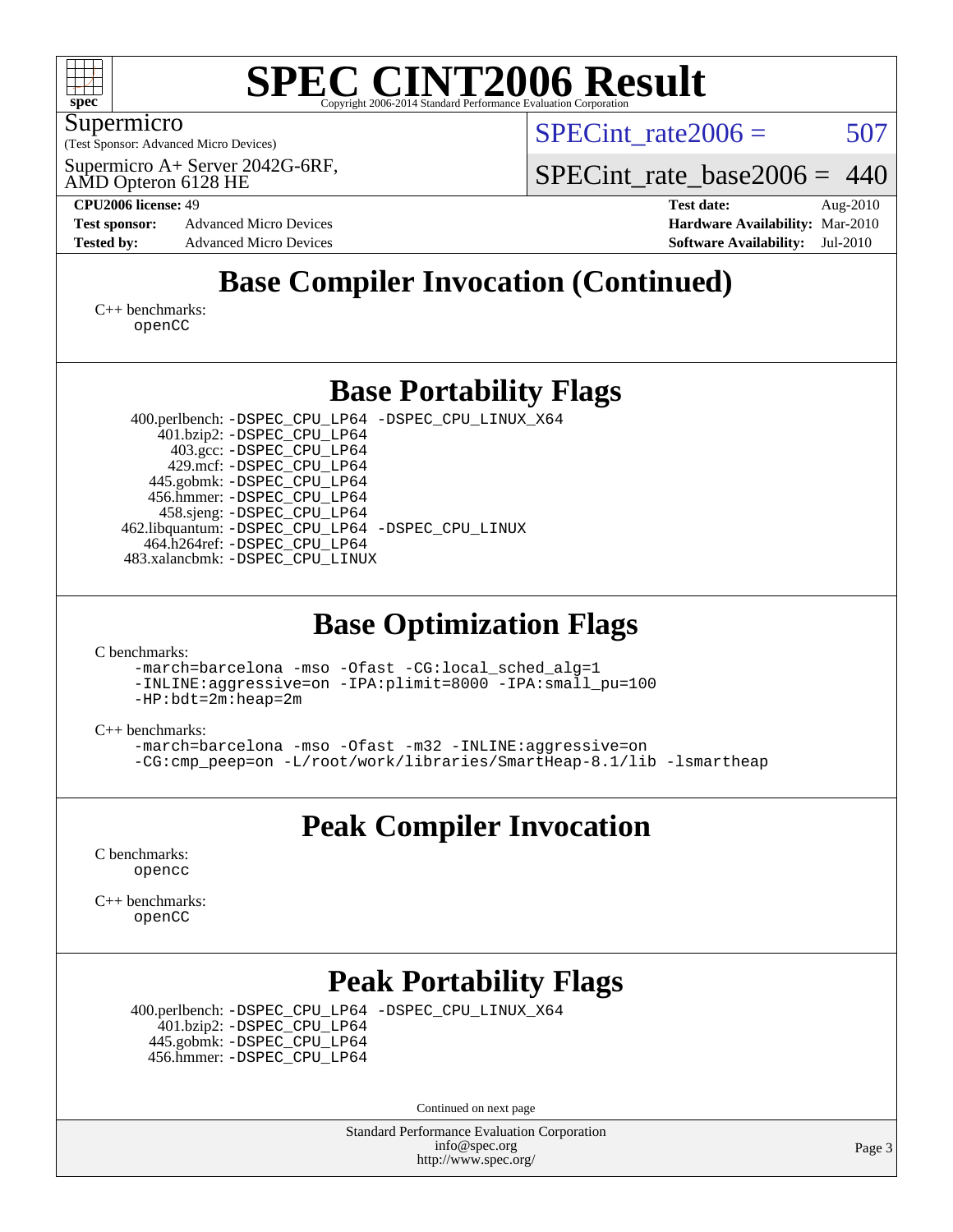

Supermicro

(Test Sponsor: Advanced Micro Devices)

Supermicro A+ Server 2042G-6RF,

 $SPECTnt_rate2006 = 507$ 

 $\overline{4}$ 

[SPECint\\_rate\\_base2006 =](http://www.spec.org/auto/cpu2006/Docs/result-fields.html#SPECintratebase2006) 440

AMD Opteron 6128 HE

**[Test sponsor:](http://www.spec.org/auto/cpu2006/Docs/result-fields.html#Testsponsor)** Advanced Micro Devices **[Hardware Availability:](http://www.spec.org/auto/cpu2006/Docs/result-fields.html#HardwareAvailability)** Mar-2010

**[CPU2006 license:](http://www.spec.org/auto/cpu2006/Docs/result-fields.html#CPU2006license)** 49 **[Test date:](http://www.spec.org/auto/cpu2006/Docs/result-fields.html#Testdate)** Aug-2010 **[Tested by:](http://www.spec.org/auto/cpu2006/Docs/result-fields.html#Testedby)** Advanced Micro Devices **[Software Availability:](http://www.spec.org/auto/cpu2006/Docs/result-fields.html#SoftwareAvailability)** Jul-2010

# **[Peak Portability Flags \(Continued\)](http://www.spec.org/auto/cpu2006/Docs/result-fields.html#PeakPortabilityFlags)**

458.sjeng: [-DSPEC\\_CPU\\_LP64](http://www.spec.org/cpu2006/results/res2010q3/cpu2006-20100816-12946.flags.html#suite_peakPORTABILITY458_sjeng_DSPEC_CPU_LP64)

 462.libquantum: [-DSPEC\\_CPU\\_LP64](http://www.spec.org/cpu2006/results/res2010q3/cpu2006-20100816-12946.flags.html#suite_peakPORTABILITY462_libquantum_DSPEC_CPU_LP64) [-DSPEC\\_CPU\\_LINUX](http://www.spec.org/cpu2006/results/res2010q3/cpu2006-20100816-12946.flags.html#b462.libquantum_peakCPORTABILITY_DSPEC_CPU_LINUX) 464.h264ref: [-DSPEC\\_CPU\\_LP64](http://www.spec.org/cpu2006/results/res2010q3/cpu2006-20100816-12946.flags.html#suite_peakPORTABILITY464_h264ref_DSPEC_CPU_LP64) 483.xalancbmk: [-DSPEC\\_CPU\\_LINUX](http://www.spec.org/cpu2006/results/res2010q3/cpu2006-20100816-12946.flags.html#b483.xalancbmk_peakCXXPORTABILITY_DSPEC_CPU_LINUX)

## **[Peak Optimization Flags](http://www.spec.org/auto/cpu2006/Docs/result-fields.html#PeakOptimizationFlags)**

[C benchmarks](http://www.spec.org/auto/cpu2006/Docs/result-fields.html#Cbenchmarks):

| 400.perlbench: -march=barcelona -mso -fb_create fbdata(pass 1)<br>-fb_opt fbdata(pass 2) -Ofast -IPA:plimit=20000 -LNO:opt=0<br>-OPT:unroll_times_max=8 -OPT:unroll_size=256<br>-OPT:unroll_level=2 -OPT:keep_ext=on -WOPT:if_conv=0<br>-CG:local_sched_alg=1 -CG:unroll_fb_req=on<br>$-HP:bdt=2m:heap=2m$                                                                |      |
|---------------------------------------------------------------------------------------------------------------------------------------------------------------------------------------------------------------------------------------------------------------------------------------------------------------------------------------------------------------------------|------|
| 401.bzip2: -march=barcelona -mso -fb_create fbdata(pass 1)<br>-fb_opt fbdata(pass 2) -03 -OPT:alias=disjoint<br>$-OPT:qoto=off - CG:local \sched \alq=1 - HP:bdt=2m:heap=2m$                                                                                                                                                                                              |      |
| 403.gcc: -march=barcelona -mso -fb_create fbdata(pass 1)<br>-fb_opt fbdata(pass 2) -Ofast -LNO:trip_count=256<br>-LNO:prefetch_ahead=10 -CG:cmp_peep=on -m32<br>$-HP:bdt=2m:heap=2m -GRA:unspill=on -IPA:small pu=200$                                                                                                                                                    |      |
| 429.mcf: -march=barcelona -mso -03 -ipa -INLINE:aggressive=on<br>-CG:gcm=off -GRA:prioritize_by_density=on -m32<br>$-HP:bdt=2m:heap=2m$                                                                                                                                                                                                                                   |      |
| 445.gobmk: -march=barcelona -mso -fb_create fbdata(pass 1)<br>-fb_opt fbdata(pass 2) -03 -OPT:alias=restrict<br>-OPT:unroll_times_max=8 -OPT:unroll_size=256<br>-OPT:unroll_level=2 -OPT:keep_ext=on -ipa -IPA:plimit=750<br>-IPA:min_hotness=300 -IPA:pu_reorder=1 -LNO:prefetch=1<br>-LNO:ignore feedback=off -CG:p2align=on<br>-CG:unroll_fb_req=on -HP:bdt=2m:heap=2m |      |
| 456.hmmer: -march=barcelona -mso -fb_create fbdata(pass 1)<br>-fb_opt fbdata(pass 2) -Ofast -LNO:prefetch=0<br>-OPT:alias=disjoint -OPT:unroll_times_max=8<br>-OPT:unroll_size=256 -OPT:unroll_level=2 -OPT:keep_ext=on<br>-CG:local_sched_alg=1 -CG:cflow=0<br>-CG:push_pop_int_saved_regs=off -CG:cmp_peep=on<br>$-HP:bdt=2m:heap=2m$                                   |      |
| 458.sjeng: -march=barcelona -mso -fb_create fbdata(pass 1)<br>-fb_opt fbdata(pass 2) -03 -ipa -LNO:ignore_feedback=off<br>-LNO:full_unroll=10 -LNO:fusion=0 -LNO:fission=2<br>-IPA:pu_reorder=2 -CG:ptr_load_use=0                                                                                                                                                        |      |
| Continued on next page                                                                                                                                                                                                                                                                                                                                                    |      |
| <b>Standard Performance Evaluation Corporation</b><br>info@spec.org<br>http://www.spec.org/                                                                                                                                                                                                                                                                               | Page |